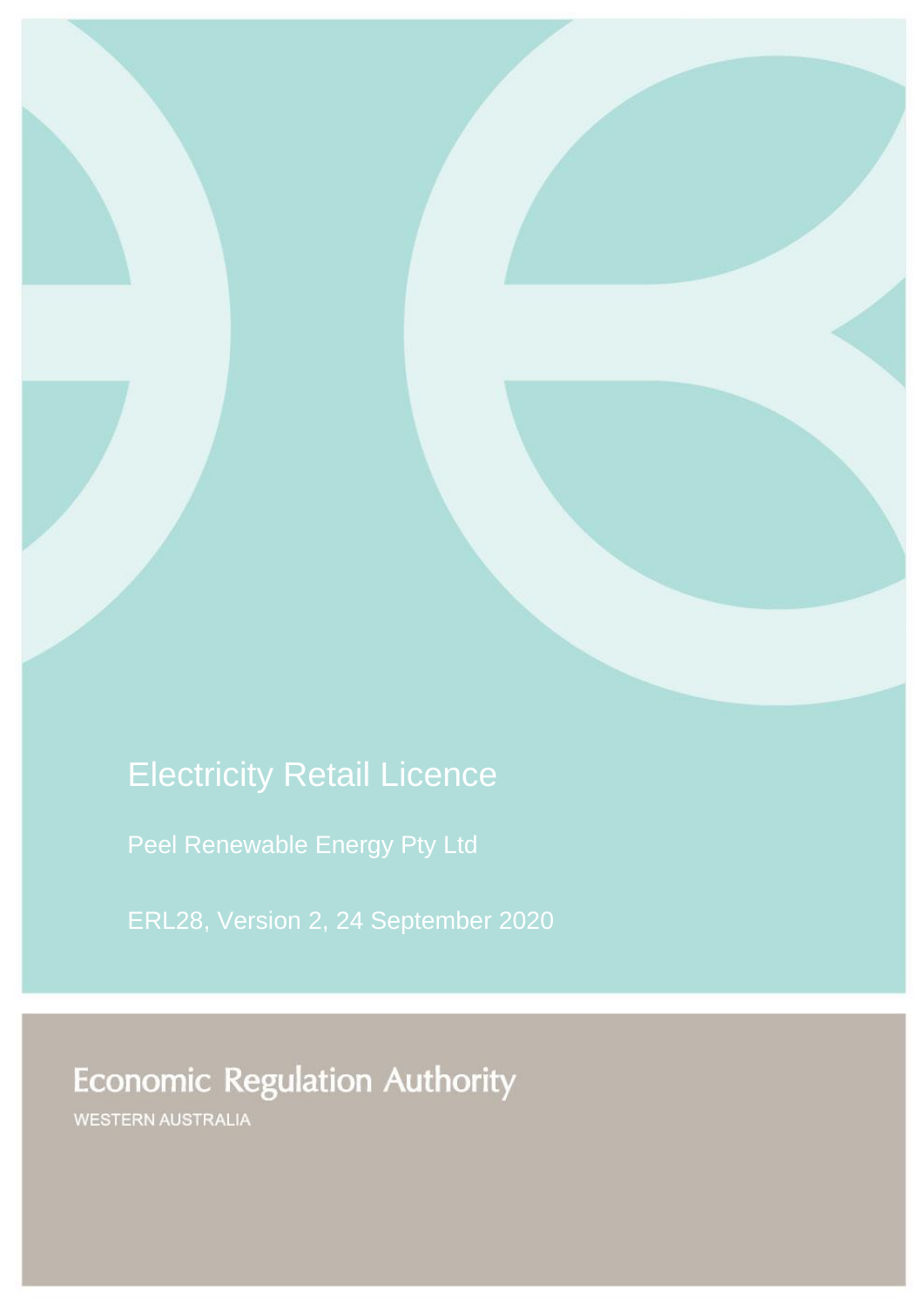### *ELECTRICITY INDUSTRY ACT 2004 (WA)*

<span id="page-1-3"></span><span id="page-1-2"></span><span id="page-1-1"></span><span id="page-1-0"></span>

| Licensee Name:            | Peel Renewable Energy Pty Ltd                           |
|---------------------------|---------------------------------------------------------|
|                           | ABN 24 634 578 206                                      |
| Licence Area:             | The area set out in the plan referred to in clause 2.5. |
| Licence Number:           | ERL28                                                   |
| <b>Commencement Date:</b> | 5 March 2020                                            |
| Version Number:           | 2                                                       |
| <b>Version Date:</b>      | 24 September 2020                                       |
| <b>Expiry Date:</b>       | 4 March 2035                                            |

Signed by the Chair of the Economic Regulation Authority

23 September 2020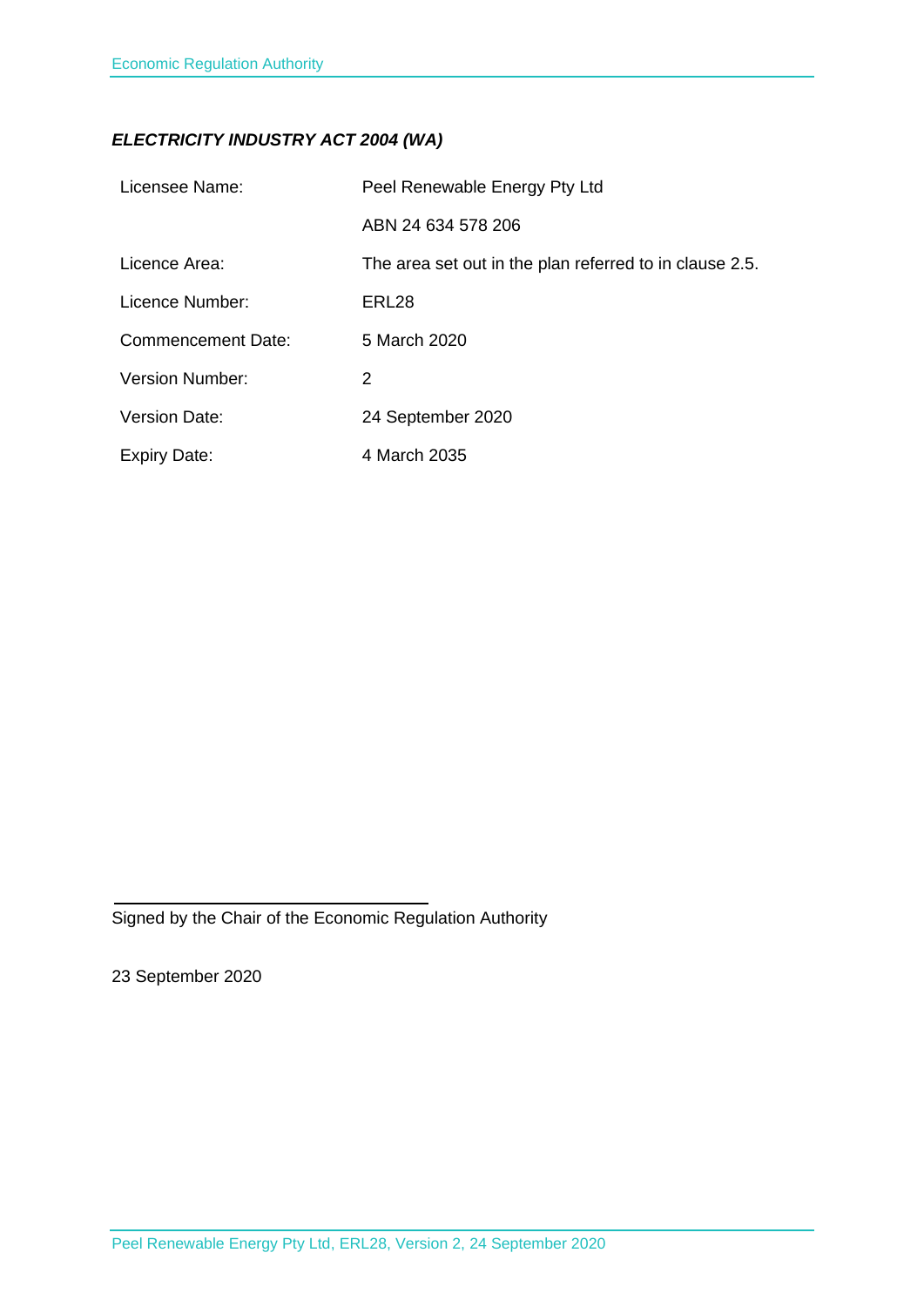## **Index**

| 1. | <b>DEFINITIONS AND INTERPRETATION</b>        |                                                       | 3               |
|----|----------------------------------------------|-------------------------------------------------------|-----------------|
|    | 1.1                                          | <b>Definitions</b>                                    | 3               |
|    | 1.2                                          | Interpretation                                        | 5               |
| 2. | <b>LICENCE AUTHORISATION</b>                 |                                                       | 5               |
|    | 2.1                                          | Activities authorised under this licence              | 5               |
|    | 2.2                                          | <b>Commencement date</b>                              | 6               |
|    | 2.3                                          | <b>Expiry date</b>                                    | 6               |
|    | 2.4                                          | Term                                                  | 6               |
|    | 2.5                                          | Licence area                                          | 6               |
| 3. | <b>LICENCE ADMINISTRATION</b>                |                                                       | 6               |
|    | 3.1                                          | Amendment of licence by the licensee                  | 6               |
|    | 3.2                                          | Amendment of licence by the ERA                       | 6               |
|    | 3.3                                          | <b>Transfer of licence</b>                            | $\overline{7}$  |
|    | 3.4                                          | <b>Renewal of licence</b>                             | $\overline{7}$  |
|    | 3.5                                          | <b>Cancellation of licence</b>                        | $\overline{7}$  |
|    |                                              | 3.6 Surrender of licence                              | $\overline{7}$  |
|    | 3.7                                          | <b>Notices</b>                                        | $\overline{7}$  |
|    | 3.8                                          | <b>Publishing information</b>                         | 8               |
|    | 3.9                                          | <b>Review of the ERA's decisions</b>                  | 8               |
| 4. | <b>GENERAL LICENCE OBLIGATIONS</b>           |                                                       | 8               |
|    | 4.1                                          | <b>Compliance with applicable legislation</b>         | 8               |
|    | 4.2                                          | <b>Fees</b>                                           | 9               |
|    | 4.3                                          | <b>Accounting records</b>                             | 9               |
|    | 4.4                                          | Reporting a change in circumstances                   | 9               |
|    | 4.5                                          | <b>Provision of information</b>                       | 9               |
| 5. | AUDITS AND PERFORMANCE REPORTING OBLIGATIONS |                                                       | 9               |
|    | 5.1                                          | Asset management system                               | 9               |
|    | 5.2                                          | Individual performance standards                      | 10              |
|    | 5.3                                          | <b>Performance audit</b>                              | 10              |
| 6. | <b>CUSTOMERS</b>                             |                                                       | 10              |
|    | 6.1                                          | <b>Approved Scheme</b>                                | 10              |
|    | 6.2                                          | <b>Determination of Default Supplier</b>              | 10              |
|    | 6.3                                          | <b>Marketers</b>                                      | 11              |
|    | 6.4                                          | <b>Customer Contracts</b>                             | 11              |
|    | 6.5                                          | <b>Amending the Standard Form Contract</b>            | 11              |
|    | 6.6                                          | Directions by the ERA to amend Standard Form Contract | 11              |
|    | 6.7                                          | <b>Supplier of Last Resort</b>                        | 12 <sub>2</sub> |
|    | 6.8                                          | <b>Notification of Last Resort</b>                    | 12 <sub>2</sub> |
|    | 6.9                                          | <b>Priority Restoration Register</b>                  | 12 <sup>2</sup> |
|    |                                              | <b>Schedule 1 - Additional Licence Clauses</b>        | 13              |
|    |                                              | <b>Schedule 2 - Licence Area Plans</b>                | 14              |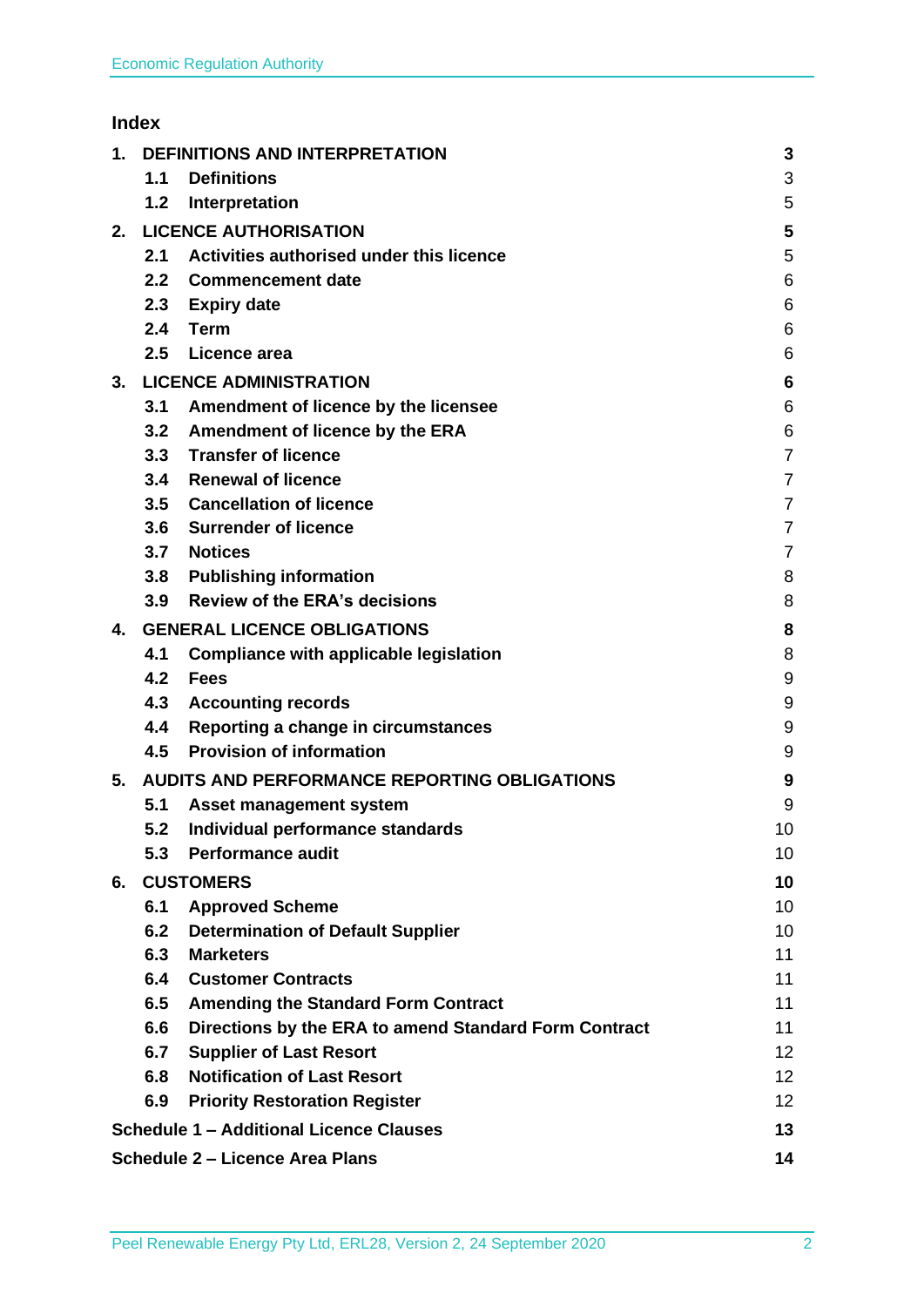#### <span id="page-3-0"></span>**1. DEFINITIONS AND INTERPRETATION**

#### <span id="page-3-1"></span>**1.1 Definitions**

1.1.1 In this *licence*, the following definitions apply unless the context otherwise requires:

*Act* means the *Electricity Industry Act 2004* (WA).

#### *applicable legislation* means:

- (a) the *Act*; and
- (b) the *Regulations* and the *Codes*.

*approved scheme* means a scheme approved under section 92 of the *Act.* 

*business day* means a day which is not a Saturday, Sunday or a Public Holiday in Western Australia.

#### *Code* means:

- (a) the *Code of Conduct for the Supply of Electricity to Small Use Customers 2018*;
- (b) the *Electricity Industry (Customer Transfer) Code 2016*;
- (c) the *Electricity Industry (Metering) Code 2012*;
- (d) Not Used

*commencement date* means the date the *licence* was first granted by the *ERA* being the date specified in clause 2.2.

*connection point* has the meaning given to that term in regulation 35 of the *[Electricity](http://www.slp.wa.gov.au/legislation/statutes.nsf/main_mrtitle_1345_homepage.html)  [Industry \(Customer Contracts\)](http://www.slp.wa.gov.au/legislation/statutes.nsf/main_mrtitle_1345_homepage.html) Regulations 2005*.

*customer* has the meaning given to that term in section 3 of the *Act*.

*default supplier* has the meaning given to that term in regulation 35 of the *Electricity [Industry \(Customer Contracts\) Regulations 2005.](http://www.slp.wa.gov.au/legislation/statutes.nsf/main_mrtitle_1345_homepage.html)*

*distribution system* has the meaning given to that term in section 3 of the *Act*.

*electricity* has the meaning given to that term in section 3 of the *Act*.

*electricity marketing agent* has the meaning given to that term in section 78 of the *Act*.

#### *electronic means* means:

- (a) the internet;
- (b) email, being:
	- (i) in relation to the *ERA*, the *ERA's* email address as notified to the *licensee*; and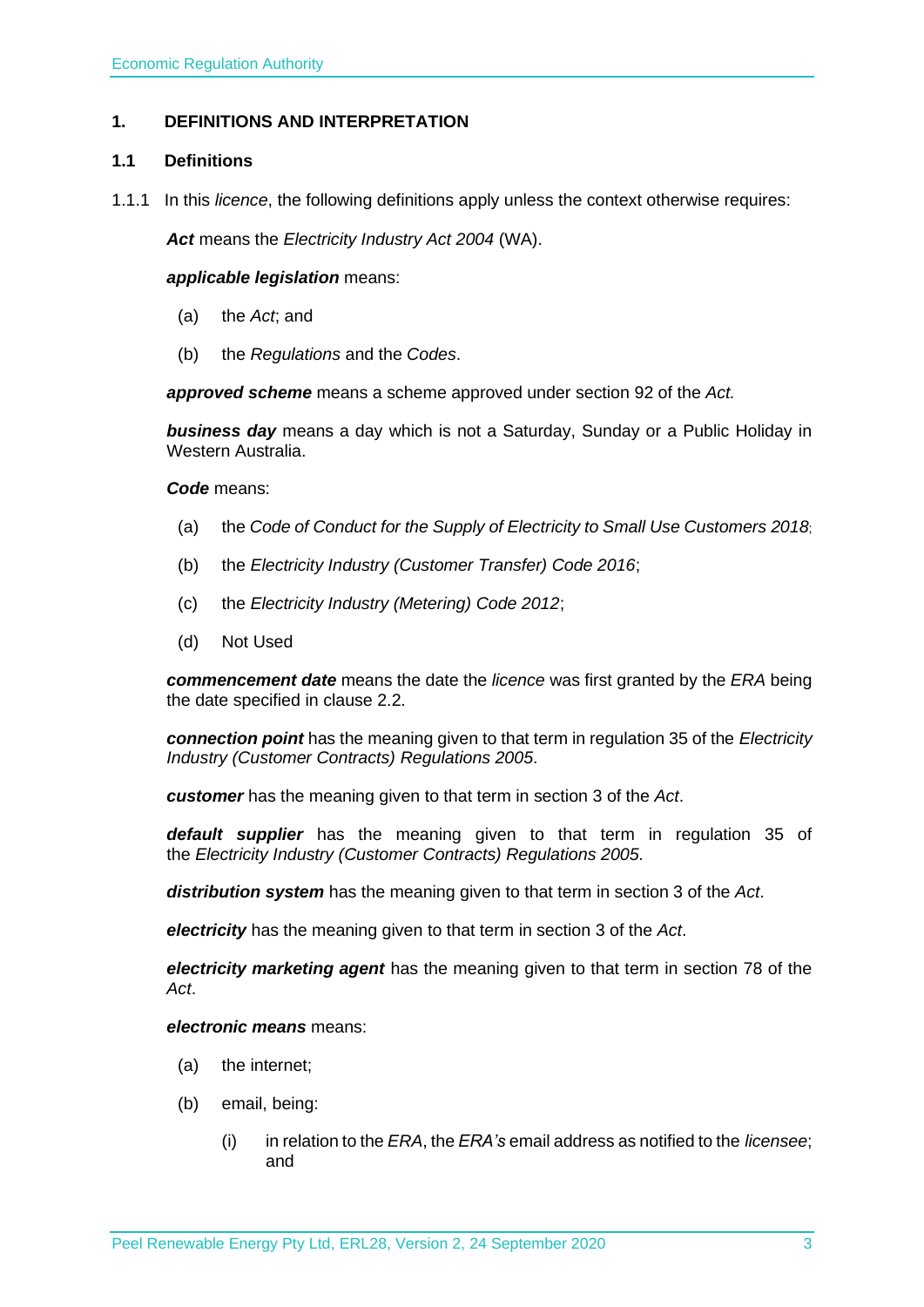- (ii) in relation to the *licensee*, the email address specified in the *licence*  application or other such email address as notified in writing to the *ERA;* or
- (iii) any other similar means,

but does not include facsimile or telephone.

*ERA* means the Economic Regulation Authority.

*expiry date* means the date specified in clause 2.3*.*

*individual performance standards* mean any standards prescribed by the *ERA* for an individual *licensee* pursuant to clause 5.2 of the *licence*.

#### *licence* means:

- (a) this document (excluding the title page and the second page of this document);
- (b) any Schedules to this document; and
- (c) any individual *performance standards* approved by the *ERA* pursuant to clause 5.2.

*licence area* is the area stated in clause 2.5 of this *licence*.

*licensee* means [Peel Renewable Energy Pty Ltd,](#page-1-0) ABN [ABN 24 634 578 206.](#page-1-3)

*non-standard contract* has the meaning given to that term in section 47 of the *Act.* 

*notice* means a written notice, agreement, consent, direction, representation, advice, statement or other communication required or given pursuant to, or in connection with, this *licence*.

*performance audit* means an audit of the effectiveness of measures taken by the *licensee* to meet the *performance criteria* in this *licence*.

#### *performance criteria* means:

- (a) the terms and conditions of the *licence*; and
- (b) any other relevant matter in connection with the *applicable legislation* that the *ERA* determines should form part of the *performance audit*.

**publish** in relation to a report or information means either:

- (a) posting the report or information on the *licensee's* website; or
- (b) sending the report or information to the *ERA* to be published on the *ERA's* website.

#### *Regulations* means:

- (a) *Economic Regulation Authority (Licensing Funding) Regulations 2014*;
- (b) *Electricity Industry (Code of Conduct) Regulations 2005*;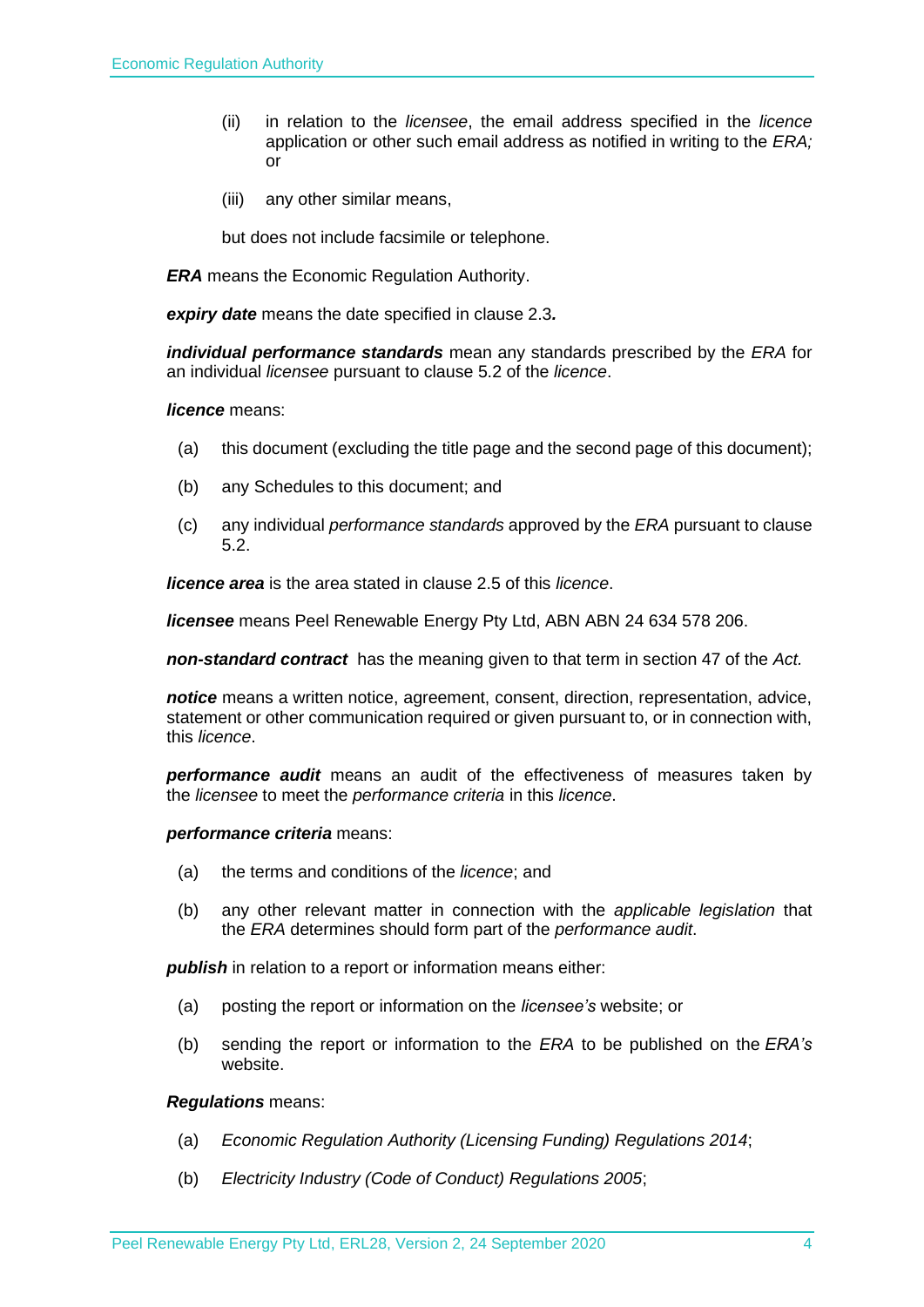- (c) *Electricity Industry (Customer Contracts) Regulations 2005*;
- (d) *Electricity Industry (Licence Conditions) Regulations 2005*;
- (e) Not Used
- (f) *Electricity Industry (Ombudsman Scheme) Regulations 2005.*

*related body corporate* has the meaning given to that term in section 50 of the *Corporations Act 2001 (Cwth)*.

*reviewable decision* means a decision by the *ERA* pursuant to:

- (a) clause 3.8.3;
- (b) Not Used
- (c) Not Used
- (d) clause 5.2.2;
- (e) clause 5.3.2; or
- (f) clause 5.3.4,

of this *licence*.

*small use customer* has the same meaning as the meaning given to "customer" in section 47 of the *Act*.

*standard form contract* has the meaning given to that term in section 47 of the *Act*.

*supplier of last resort* has the meaning given to that term in section 69(1) of the *Act*.

*supply* has the meaning given to that term in section 3 of the *Act*.

*transmission system* has the meaning given to that term in section 3 of the *Act*.

*version date* means the date on which the *licence* was last amended pursuant to clause 3.1 or clause 3.2.

#### <span id="page-5-0"></span>**1.2 Interpretation**

1.2.1 A reference in this *licence* to any *applicable legislation* includes, unless the context otherwise requires, any statutory modification, amendment, replacement or reenactment of that *applicable legislation.*

#### <span id="page-5-1"></span>**2. LICENCE AUTHORISATION**

#### <span id="page-5-2"></span>**2.1 Activities authorised under this licence**

2.1.1 The *licensee* is granted a *licence* for the *licence area* to sell *electricity* to *customers* in accordance with the terms and conditions of this *licence.*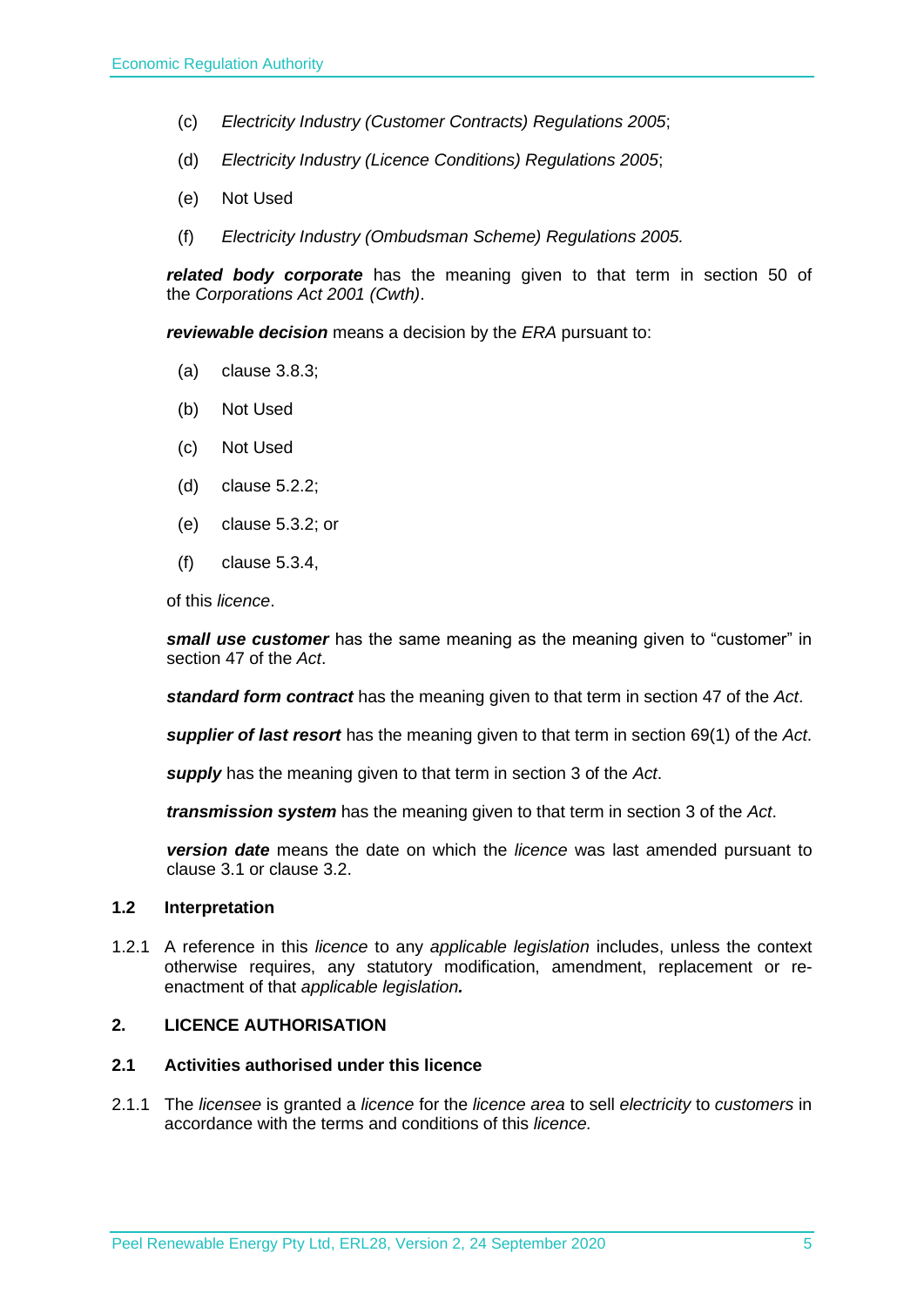#### <span id="page-6-0"></span>**2.2 Commencement date**

- 2.2.1 5 March 2020
- <span id="page-6-1"></span>**2.3 Expiry date**
- 2.3.1 4 March 2035
- <span id="page-6-2"></span>**2.4 Term [Section 15 of the Act]**
- 2.4.1 This *licence* commences on the *commencement date* and continues until the earlier of:
	- (a) the cancellation of the *licence* pursuant to clause 3.5 of this *licence*;
	- (b) the surrender of the *licence* pursuant to clause 3.6 of this *licence*; or
	- (c) the *expiry date*.

#### <span id="page-6-3"></span>**2.5 Licence area**

2.5.1 The *licence area* is set out in plan(s):

ERA-EL-156(A)

2.5.2 The *licence area* plan(s) is provided in Schedule 2.

#### <span id="page-6-4"></span>**3. LICENCE ADMINISTRATION**

- <span id="page-6-5"></span>**3.1 Amendment of licence by the licensee [Section 21 of the Act]**
- 3.1.1 The *licensee* may apply to the *ERA* to amend the *licence* in accordance with the *Act.*

#### <span id="page-6-6"></span>**3.2 Amendment of licence by the ERA [Section 22 of the Act]**

- 3.2.1 Subject to any *applicable legislation*, the *ERA* may amend the *licence* at any time in accordance with this clause.
- 3.2.2 Before amending the *licence* under clause 3.2.1, the *ERA* must:
	- (a) provide the *licensee* with written *notice* of the proposed amendments under consideration by the *ERA*;
	- (b) allow 15 *business days* for the *licensee* to make submissions on the proposed amendments; and
	- (c) take into consideration those submissions.
- 3.2.3 This clause also applies to the substitution of the existing *licence*.
- 3.2.4 For avoidance of doubt, the *licensee* will not have to pay a fee for amendments under clause 3.2.1.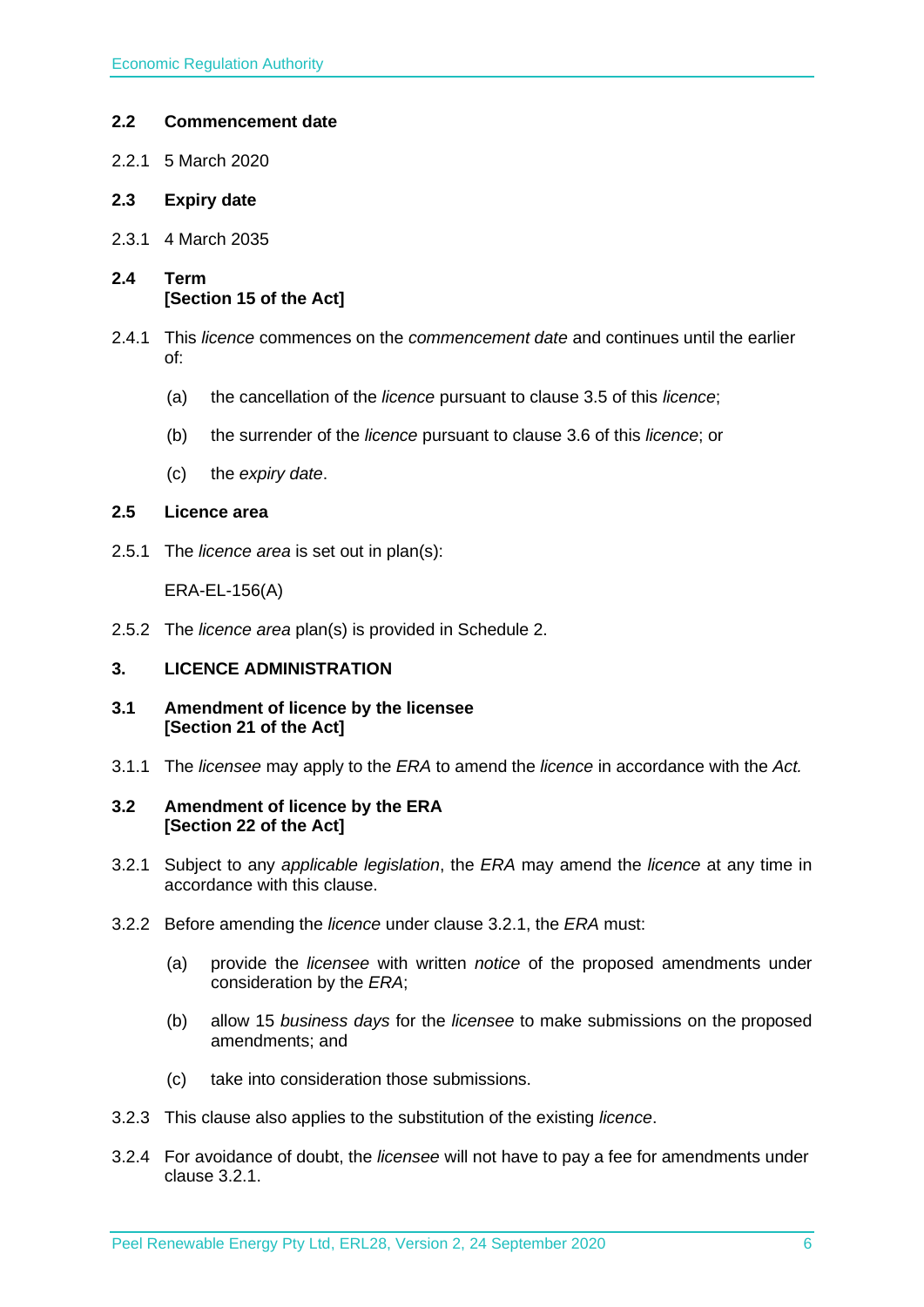#### <span id="page-7-0"></span>**3.3 Transfer of licence [Section 18 of the Act]**

3.3.1 This *licence* may be transferred only in accordance with the *Act.*

#### <span id="page-7-1"></span>**3.4 Renewal of licence [Section 16 of the Act]**

3.4.1 This *licence* may be renewed only in accordance with the *Act*.

#### <span id="page-7-2"></span>**3.5 Cancellation of licence [Section 35 of the Act]**

3.5.1 This *licence* may be cancelled only in accordance with the *Act*.

#### <span id="page-7-3"></span>**3.6 Surrender of licence [Schedule 1 of the Act]**

- 3.6.1 The *licensee* may only surrender the *licence* pursuant to this clause 3.6.
- 3.6.2 If the *licensee* intends to surrender the *licence* the *licensee* must, by *notice* in writing to the *ERA*:
	- (a) set out the date that the *licensee* wishes the surrender of the *licence* to be effective; and
	- (b) set out the reasons why the *licensee* wishes to surrender the *licence*, including the reasons why it would not be contrary to the public interest for the surrender of the *licence* to be effective on the date set out in the *notice*.
- 3.6.3 Upon receipt of the *notice* from the *licensee* pursuant to clause 3.6.2, the *ERA* will publish the *notice*.
- 3.6.4 Notwithstanding clause 3.6.2, the surrender of the *licence* will only take effect on the later of the day that:
	- (a) the *ERA* publishes a *notice* of the surrender in the Western Australian Government Gazette, such date to be at the discretion of the *ERA*; and
	- (b) the *licensee* hands back the *licence* to the *ERA*.
- 3.6.5 The *licensee* will not be entitled to a refund of any fees by the *ERA*.

#### <span id="page-7-4"></span>**3.7 Notices**

- 3.7.1 Unless otherwise specified, all *notices* must be in writing.
- 3.7.2 A *notice* will be regarded as having been sent and received:
	- (a) when delivered in person to the addressee; or
	- (b) three *business days* after the date of posting if the *notice* is posted in Western Australia; or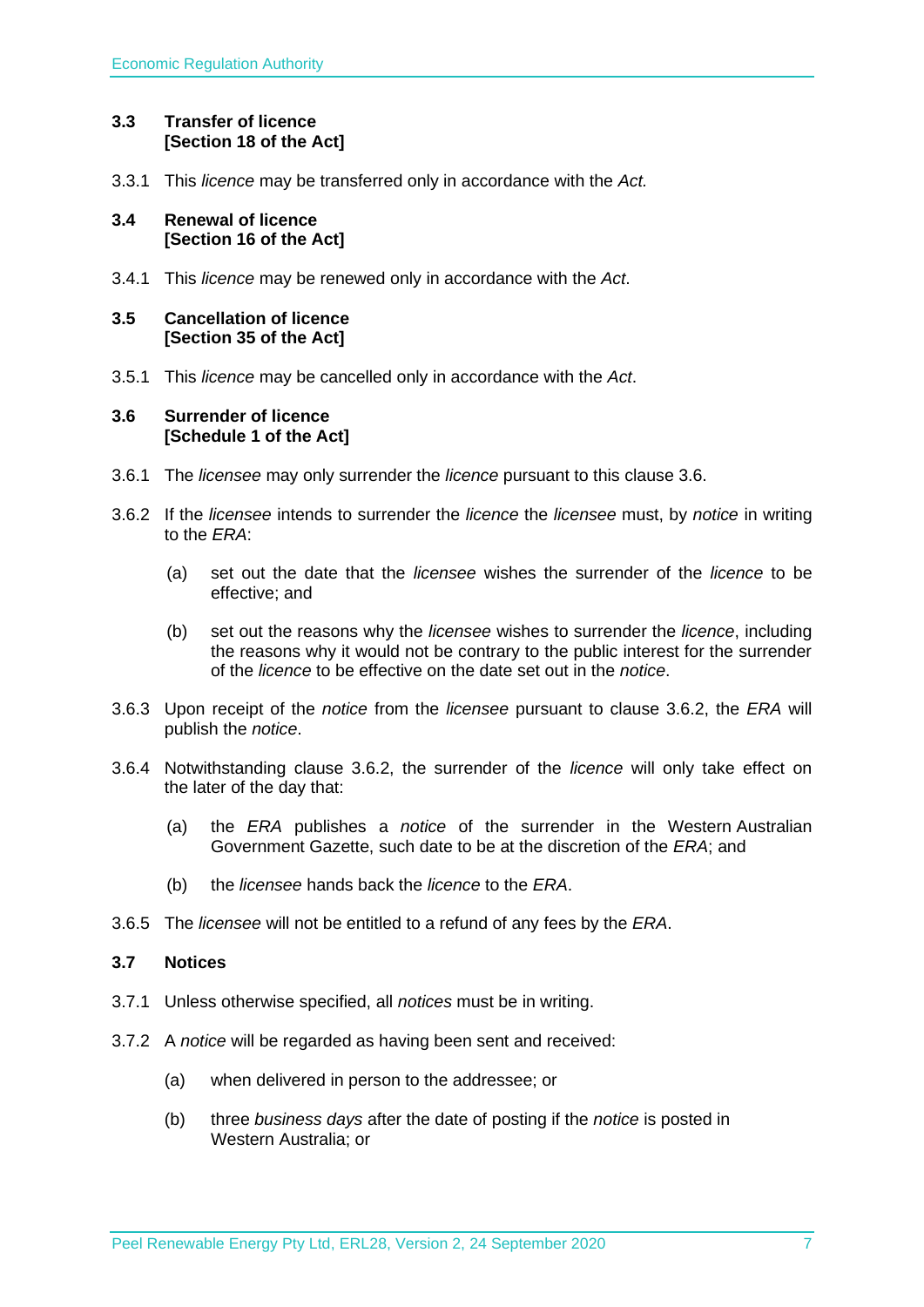- (c) five *business days* after the date of posting if the *notice* is posted outside Western Australia; or
- (d) if sent by facsimile when, according to the sender's transmission report, the *notice* has been successfully received by the addressee; or
- (e) if sent by *electronic means* when, according to the sender's electronic record, the *notice* has been successfully sent to the addressee.

#### <span id="page-8-0"></span>**3.8 Publishing information**

- 3.8.1 The *ERA* may direct the *licensee* to *publish*, within a specified timeframe, any information it considers relevant in connection with the *licensee* or the performance by the *licensee* of its obligations under this *licence*.
- 3.8.2 Subject to clause 3.8.3, the *licensee* must *publish* the information referred to in clause 3.8.1.
- 3.8.3 If the *licensee* considers that the information is confidential it must:
	- (a) immediately notify the *ERA*; and
	- (b) seek a review of the *ERA's* decision in accordance with clause 3.9.
- 3.8.4 Once it has reviewed the decision, the *ERA* will direct the *licensee* in accordance with the review to:
	- (a) *publish* the information;
	- (b) *publish* the information with the confidential information removed or modified; or
	- (c) not *publish* the information.

#### <span id="page-8-1"></span>**3.9 Review of the ERA's decisions**

- 3.9.1 The *licensee* may seek a review of a *reviewable decision* by the *ERA* pursuant to this *licence* in accordance with the following procedure:
	- (a) the *licensee* shall make a submission on the subject of the *reviewable decision* within 10 *business days* (or other period as approved by the *ERA*) of the decision; and
	- (b) the *ERA* will consider the submission and provide the *licensee* with a written response within 20 *business days*.
- 3.9.2 For avoidance of doubt, this clause does not apply to a decision of the *ERA* pursuant to the *Act*, nor does it restrict the *licensee's* right to have a decision of the *ERA* reviewed in accordance with the *Act*.

#### <span id="page-8-2"></span>**4. GENERAL LICENCE OBLIGATIONS**

#### <span id="page-8-3"></span>**4.1 Compliance with applicable legislation**

4.1.1 Subject to any modifications or exemptions granted pursuant to the *Act*, the *licensee* must comply with any *applicable legislation*.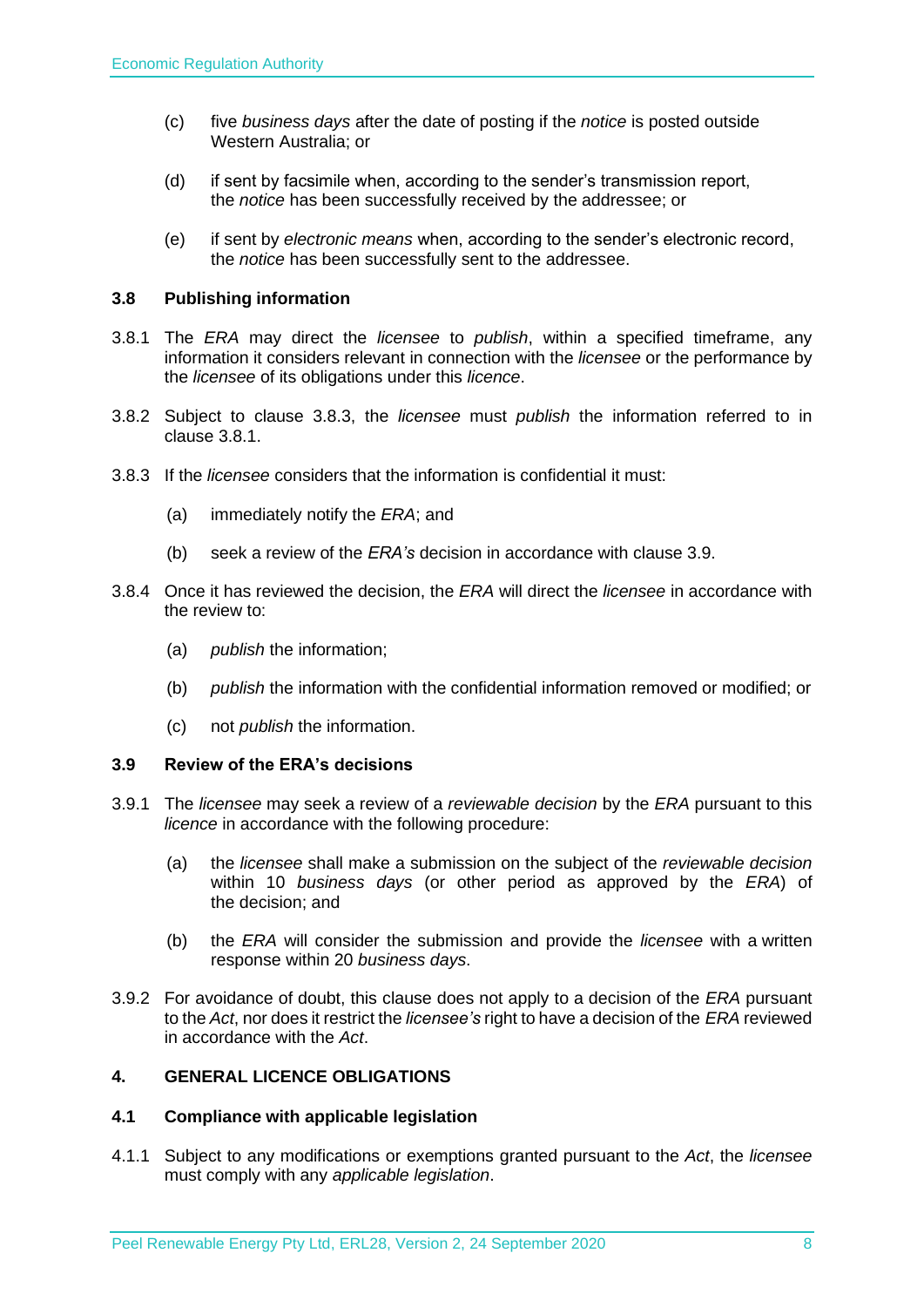#### <span id="page-9-0"></span>**4.2 Fees**

4.2.1 The *licensee* must pay the applicable fees and charges in accordance with the *Regulations*.

#### <span id="page-9-1"></span>**4.3 Accounting records [Schedule 1 of the Act]**

4.3.1 The *licensee* and any *related body corporate* must maintain accounting records that comply with standards issued by the Australian Accounting Standards Board or equivalent International Accounting Standards.

#### <span id="page-9-2"></span>**4.4 Reporting a change in circumstances**

- 4.4.1 The *licensee* must report to the *ERA*:
	- (a) if the *licensee* is under external administration as defined by the *Corporations Act 2001 (Cwth)* within 2 *business days* of such external administration occurring; or
	- (b) if the *licensee*:
		- (i) experiences a change in the *licensee's* corporate, financial or technical circumstances upon which this *licence* was granted; and
		- (ii) the change may materially affect the *licensee's* ability to perform its obligations under this *licence*,

within 10 *business days* of the change occurring; or

- (c) if the:
	- (i) *licensee's* name;
	- (ii) *licensee's* ABN; or
	- (iii) *licensee's* address,

changes, within 10 *business days* of the change occurring.

#### <span id="page-9-3"></span>**4.5 Provision of information [Schedule 1 of the Act]**

4.5.1 The *licensee* must provide to the *ERA,* in the manner and form described by the *ERA, specified* information on any matter relevant to the operation or enforcement of the *licence*, the operation of the licensing scheme provided for in Part 2 of the *Act*, or the performance of the *ERA's* functions under that Part.

#### <span id="page-9-4"></span>**5. AUDITS AND PERFORMANCE REPORTING OBLIGATIONS**

#### <span id="page-9-5"></span>**5.1 Asset management system [Section 14 of the Act]**

Not Used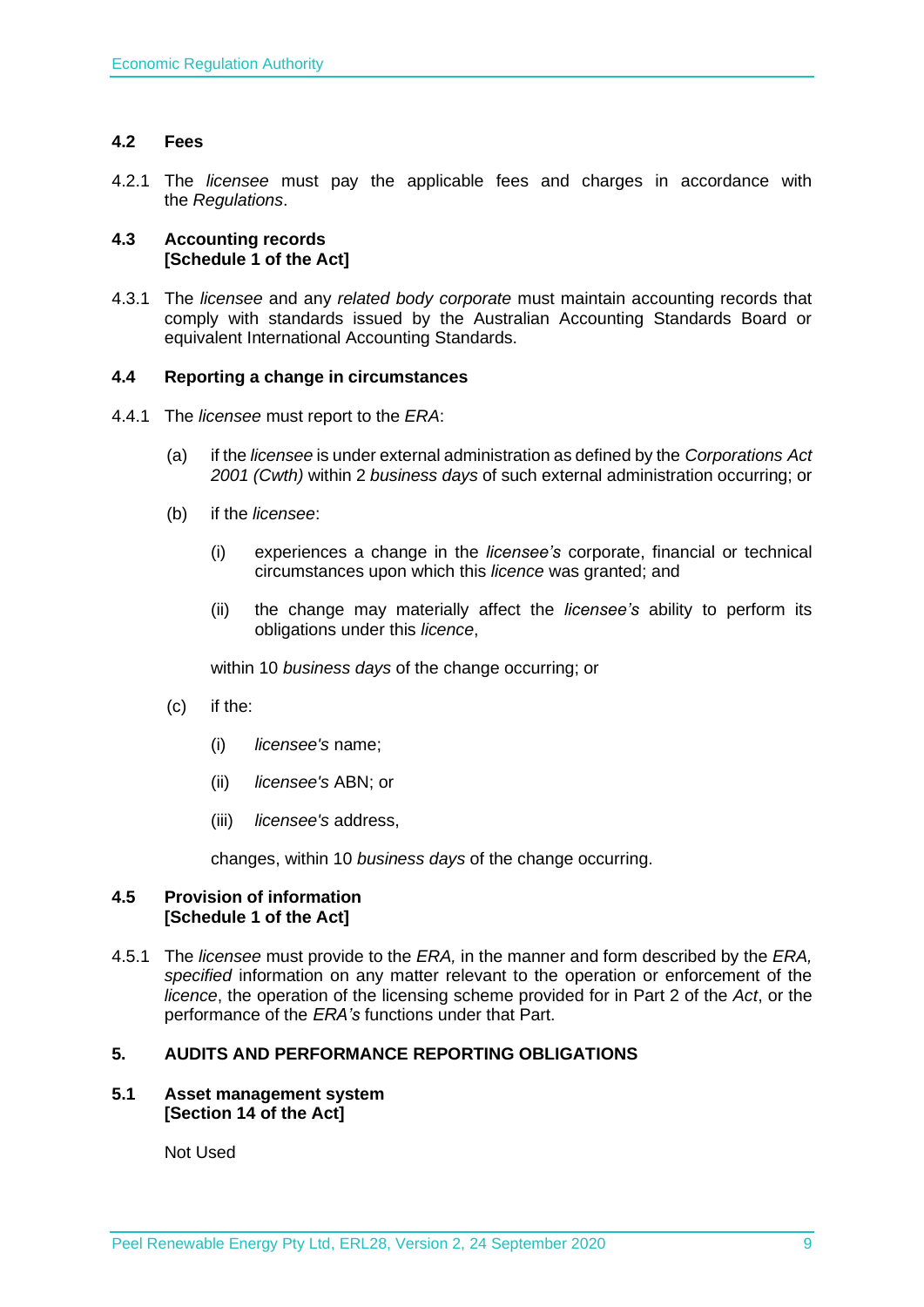#### <span id="page-10-0"></span>**5.2 Individual performance standards**

- 5.2.1 Performance standards are contained in *applicable legislation*.
- 5.2.2 The *ERA* may prescribe *individual performance standards* applying to the *licensee* in respect of the *licensee's* obligations under this *licence* or the *applicable legislation*.
- 5.2.3 Before approving any *individual performance standards* under this clause, the *ERA* will:
	- (a) provide the *licensee* with a copy of the proposed *individual performance standards*;
	- (b) allow 15 *business days* for the *licensee* to make submissions on the proposed *individual performance standards*; and
	- (c) take into consideration those submissions.
- 5.2.4 Once approved by the *ERA*, the *individual performance standards* are included as additional terms and conditions to this *licence*.

#### <span id="page-10-1"></span>**5.3 Performance audit [Section 13 of the Act]**

- 5.3.1 The *licensee* must, unless otherwise notified in writing by the *ERA*, provide the *ERA* with a *performance audit* within 24 months after the *commencement date*, and every 24 months thereafter.
- 5.3.2 The *licensee* must comply, and must require the *licensee's* auditor to comply, with the *ERA's* standard audit guidelines.
- 5.3.3 The *licensee* may seek a review of any of the requirements of the *ERA*'s standard audit guidelines in accordance with clause 3.9.
- 5.3.4 The *performance audit* must be conducted by an independent auditor approved by the *ERA*. If the *licensee* fails to nominate an auditor within one month of the date that the *performance audit* was due, or the auditor nominated by the *licensee* is rejected on two successive occasions by the *ERA*, the *ERA* may choose an independent auditor to conduct the *performance audit*.

#### <span id="page-10-2"></span>**6. CUSTOMERS**

#### <span id="page-10-3"></span>**6.1 Approved Scheme [Section 101 of the Act]**

- 6.1.1 The *licensee* must not *supply electricity* to *small use customers* unless the *licensee* is:
	- (a) a member of an *approved scheme*; and
	- (b) bound by, and compliant with, any decision or direction of the electricity ombudsman under the *approved scheme*.

#### <span id="page-10-4"></span>**6.2 Determination of Default Supplier**

Not Used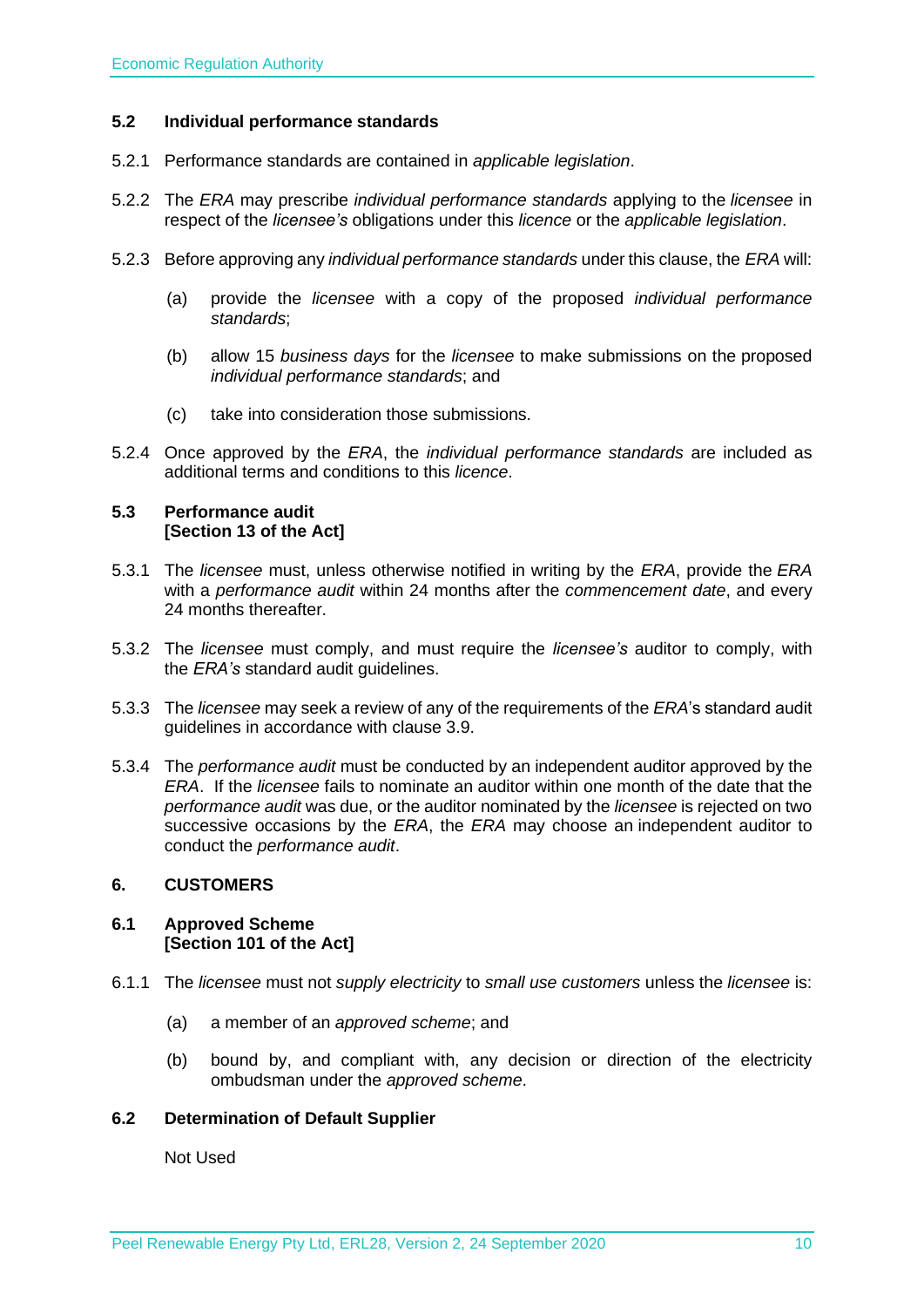#### <span id="page-11-0"></span>**6.3 Marketers**

6.3.1 The *licensee* must ensure that an *electricity marketing agent* of the *licensee* complies with the *Code of Conduct for the Supply of Electricity to Small Use Customers.*

#### <span id="page-11-1"></span>**6.4 Customer Contracts [Section 54 of the Act]**

- 6.4.1 Subject to the *Regulations*, the *license*e must not *supply electricity* to a *small use customer* otherwise than under:
	- (a) a *standard form contract*; or
	- (b) a *non-standard contract* that complies with the *Act*.
- 6.4.2 The *licensee* must, if directed by the *ERA*, review the *standard form contract* and submit to the *ERA* the results of that review within the time specified by the *ERA*.
- 6.4.3 The *licensee* must comply with any direction given by the *ERA* in relation to the scope, process or methodology of the review referred to in clause 6.4.2.

#### <span id="page-11-2"></span>**6.5 Amending the Standard Form Contract [Section 52 of the Act]**

- 6.5.1 The *licensee* may only amend the *standard form contract* with the *ERA'*s approval.
- 6.5.2 The *licensee* may amend the *standard form contract* at any time by submitting to the *ERA*:
	- (a) a proposed amendment to the *standard form contract*; or
	- (b) a proposed substituted *standard form contract*.
- 6.5.3 The *ERA* may:
	- (a) approve the amendment to the *standard form contract* or substituted *standard form contract*; or
	- (b) specify the amendments the *licensee* must make to the amended or substituted *standard form contract* before the *ERA* will amend the *standard form contract*,

and notify the *licensee* of its decision within a reasonable time.

- 6.5.4 The *ERA* may, at any time, by *notice* in writing, direct the *licensee* to amend the *standard form contract* by specifying:
	- (a) the amendments to be made to the *standard form contract*; and
	- (b) the latest date at which the amendments will come into force.

#### <span id="page-11-3"></span>**6.6 Directions by the ERA to amend Standard Form Contract [Section 53 of the Act]**

6.6.1 The *licensee* must comply with any direction given by the *ERA* pursuant to section 53 of the *Act.*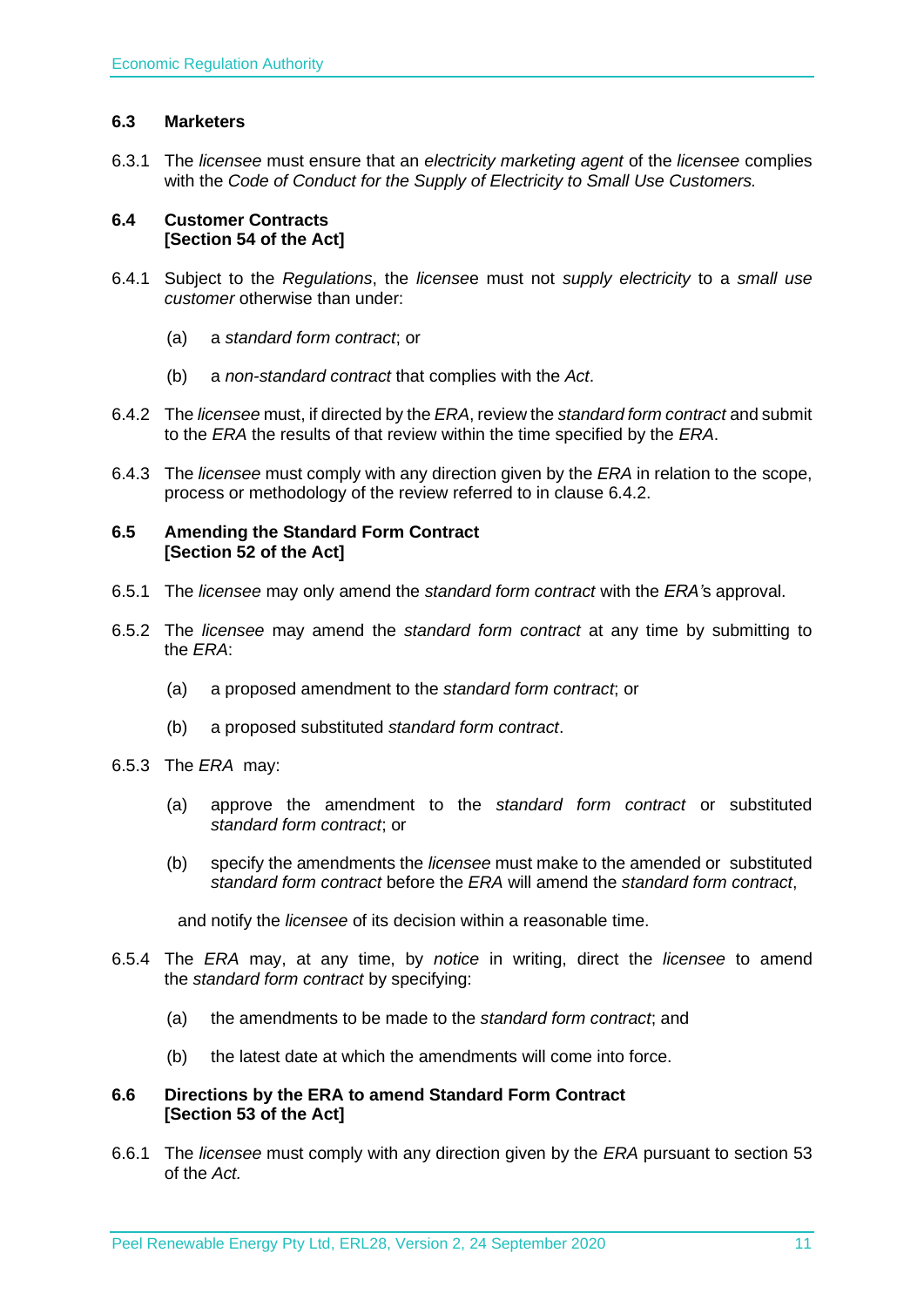#### <span id="page-12-0"></span>**6.7 Supplier of Last Resort [Section 76 of the Act]**

6.7.1 If the *licensee* is designated a *supplier of last resort* under the *Act,* the *licensee* must perform the functions of the *supplier of last resort.* 

#### <span id="page-12-1"></span>**6.8 Notification of Default Supply**

- 6.8.1 Where the *licensee* becomes aware of a *small use customer* taking a *supply* of *electricity* that is deemed to be supplied under the *licensee*'s *standard form contract* in accordance with the *[Electricity Industry \(Customer Contracts\) Regulations 2005](http://www.slp.wa.gov.au/legislation/statutes.nsf/main_mrtitle_1345_homepage.html)*, the *licensee* must, within five days after becoming aware, notify the *small use customer* in writing:
	- (a) that the *licensee* is the *default supplier* for that *connection point*; and
	- (b) the effect of regulation 37 of the *[Electricity Industry \(Customer Contracts\)](http://www.slp.wa.gov.au/legislation/statutes.nsf/main_mrtitle_1345_homepage.html)  [Regulations 2005](http://www.slp.wa.gov.au/legislation/statutes.nsf/main_mrtitle_1345_homepage.html)*.

#### <span id="page-12-2"></span>**6.9 Priority Restoration Register**

Not Used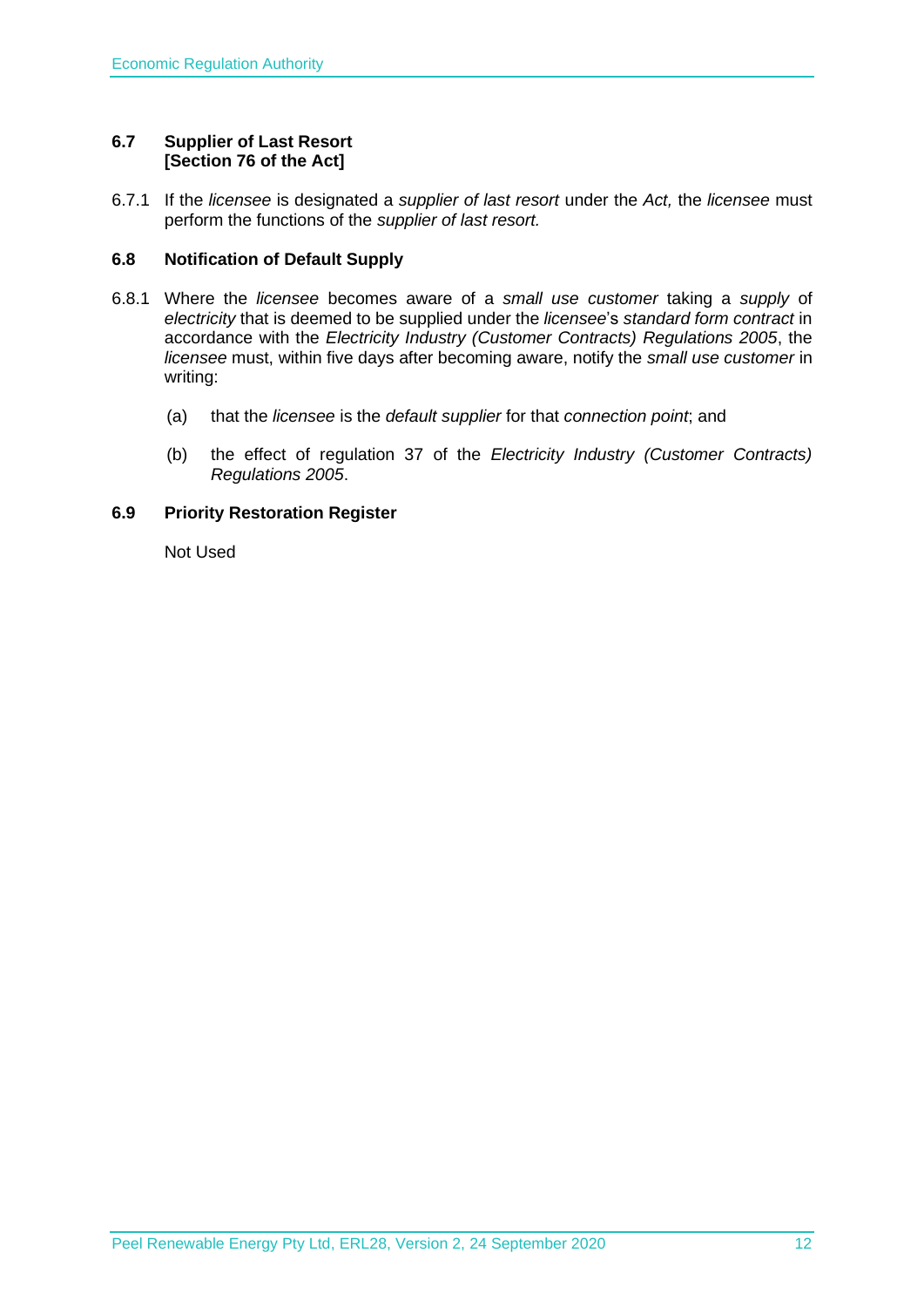## <span id="page-13-0"></span>**Schedule 1 – Additional Licence Clauses**

#### **1. Compliance with the Electricity Industry (Customer Transfer) Code 2016**

- $1.1$ Despite clause 4.1 of the *licence*, the *licensee* is not required to comply with the *Electricity Industry (Customer Transfer) Code 2016* as long as the licensee is the only retailer selling *electricity* transported through the *distribution system* or *transmission system* (as the case may be).
- $1.2$ The *licensee* must notify the *ERA* within 10 *business days* of the *licensee* becoming aware that there is more than one retailer selling *electricity* transported through the *distribution system* or *transmission system* that is also being used by the *licensee*.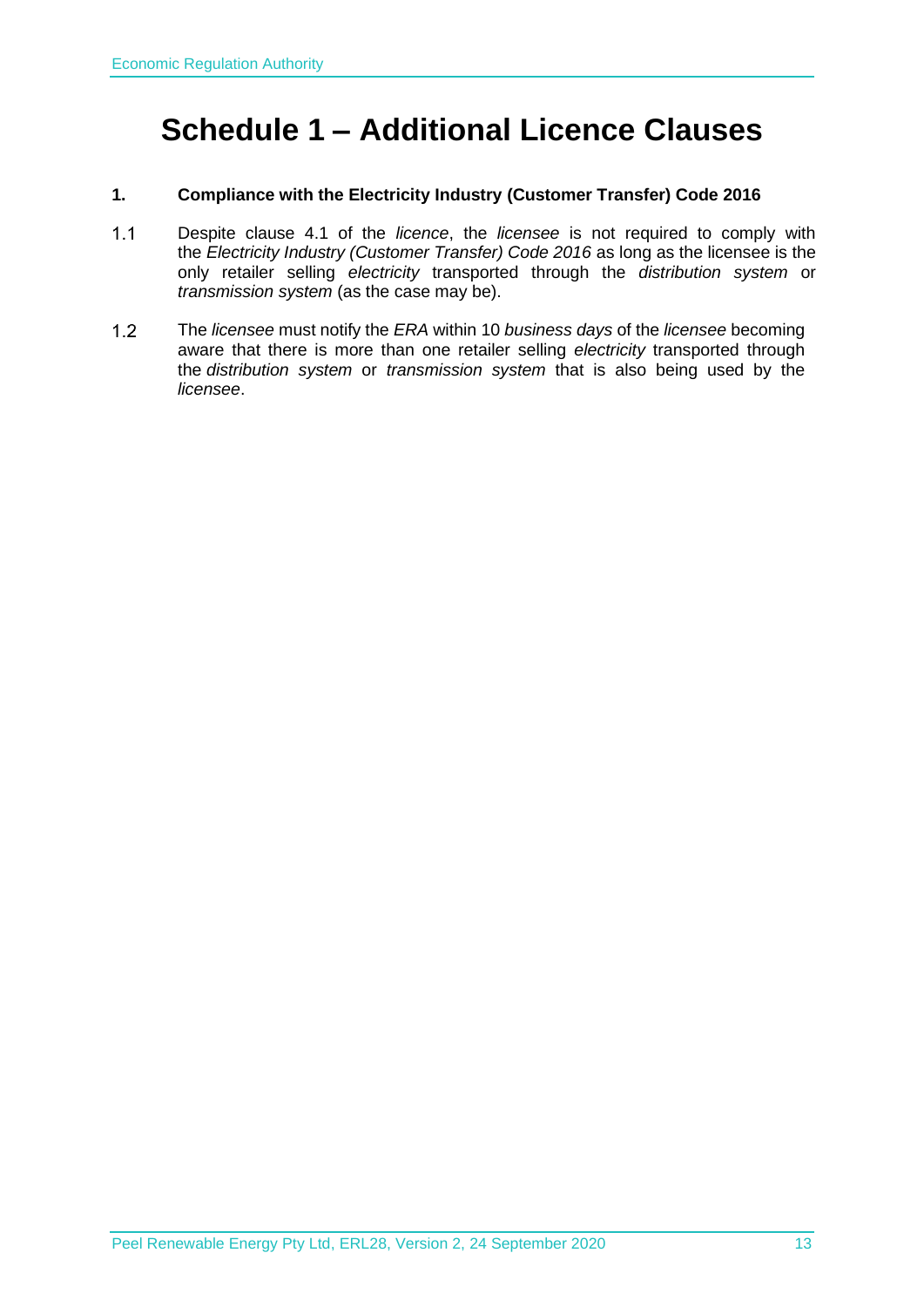# <span id="page-14-0"></span>**Schedule 2 – Licence Area Plans**